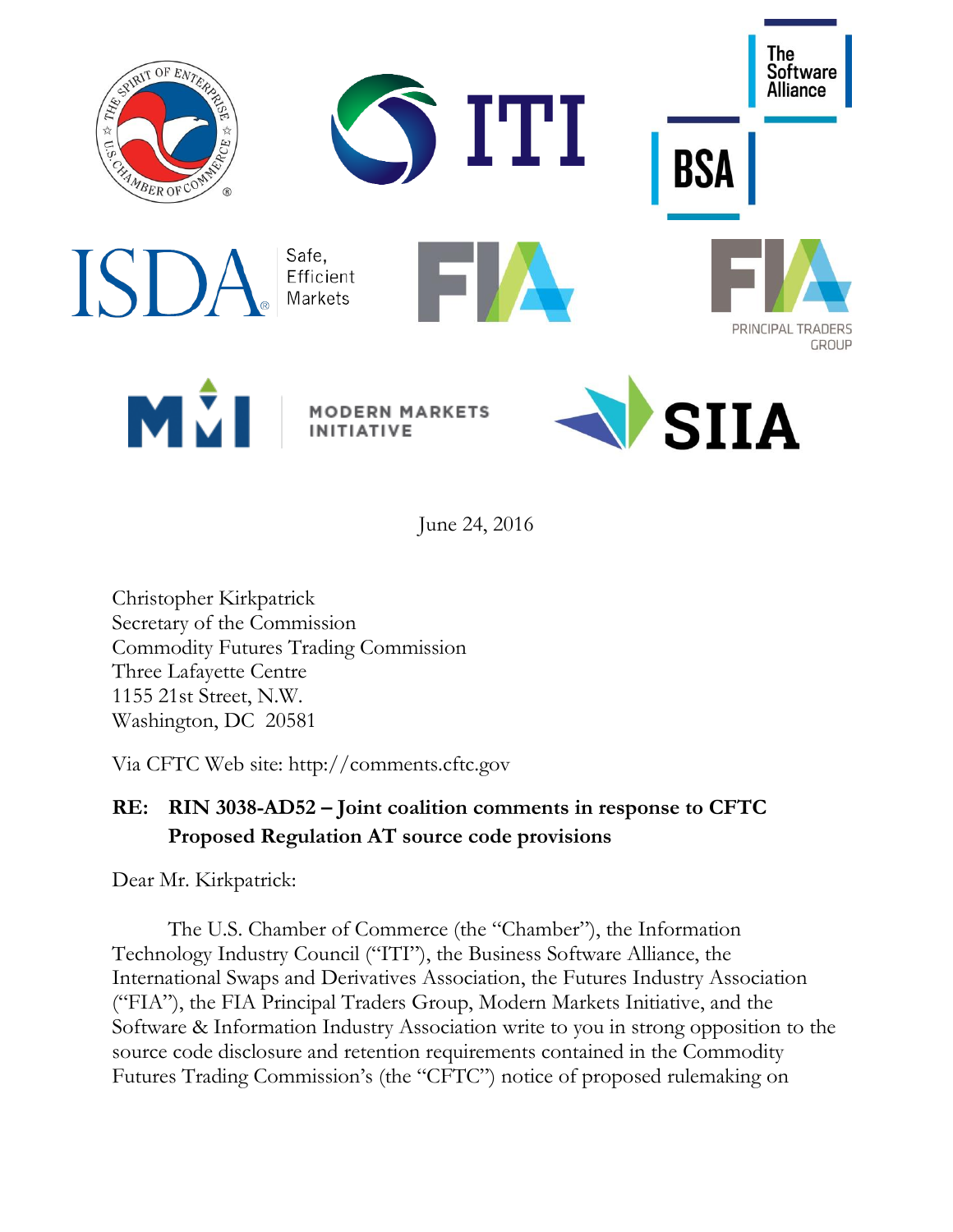Regulation Automated Trading ("Regulation AT")<sup>1</sup> and urge you to entirely eliminate these requirements from the final version of the rule.

In short, if not significantly amended, the proprietary source code provisions of Regulation AT will:

- (1) compromise the established and expected due process rights of our members;
- (2) increase the threat of "copycat" measures from other countries and contradict established U.S. policy on intellectual property disclosure;
- (3) heighten the possibility of cyberattacks against government-mandated data repositories; and

(4) do little to assist the CFTC in its market surveillance activities.

While this letter is not an exhaustive listing of all of the issues of our associations may have with Regulation AT, we believe that it is important that the CFTC appreciate the broad-based opposition we have to Regulation AT's proprietary source code provisions.<sup>2</sup> We elaborate in additional detail below.

## **Mandating On-Demand Access to Proprietary Source Code Tramples Fundamental Due Process Rights and Attracts Similar Global Responses**

Our chief concern with Regulation AT relates to the unprecedented, ondemand access that the CFTC would have to the proprietary source code of market participants engaged in algorithmic trading. Simply put, the proposed requirements force the disclosure of valuable intellectual property to the government based only on a showing that is akin to a document request. That type of requested access contradicts widely held expectations of due process associated with highly sensitive

 $\overline{\phantom{a}}$ <sup>1</sup> Commodity Futures Trading Commission, 80 Fed. Reg. 242 (proposed Dec. 17, 2015) (to be codified at 17 CFR Parts 1, 28, 40, et al).

<sup>2</sup> For additional detail, please see letter of March 16, 2016 to CFTC on Proposed Regulation AT source code provisions, available at the followin[g link.](https://www.itic.org/dotAsset/469665b9-7552-4763-9569-b835eb81a585.pdf)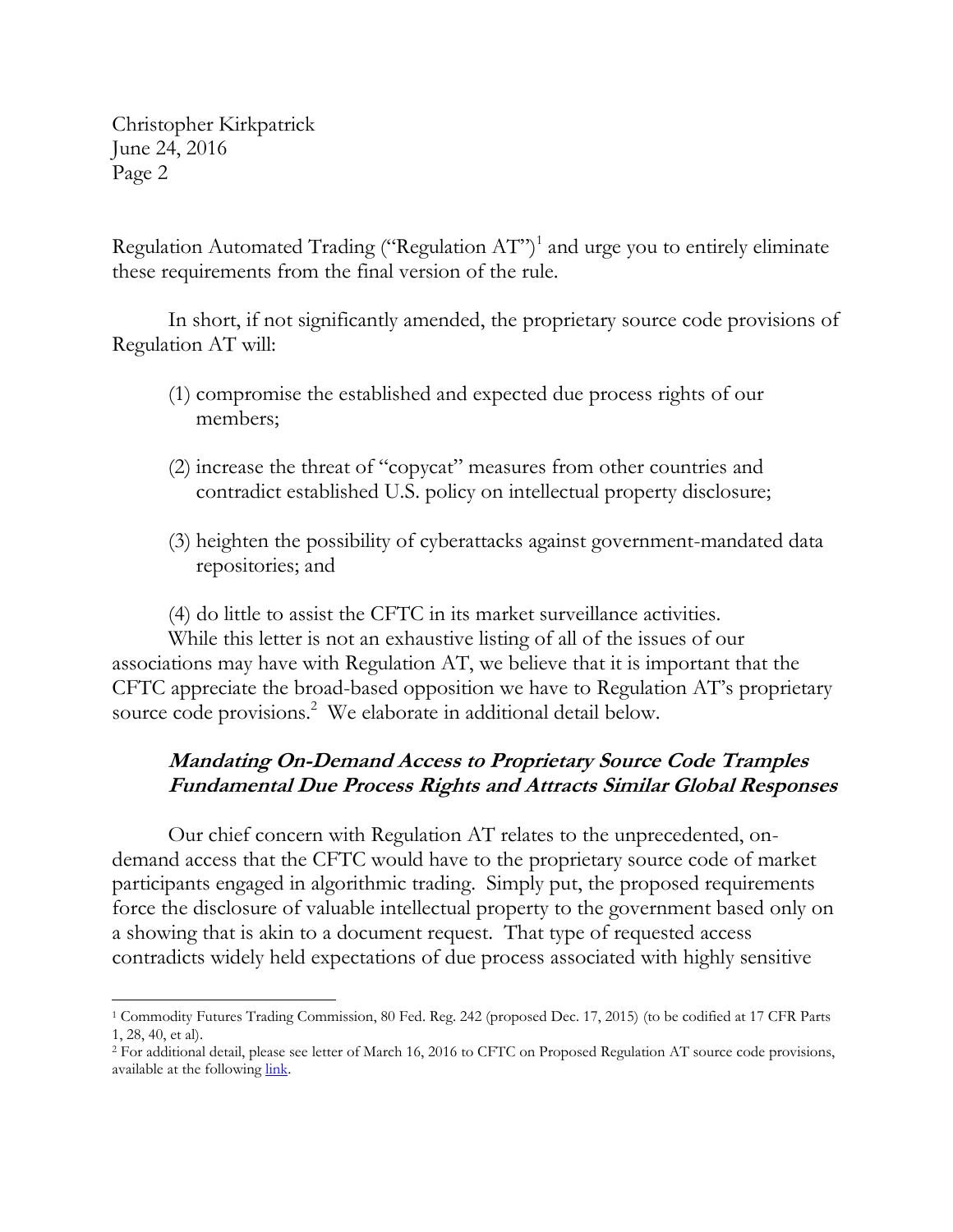$\overline{\phantom{a}}$ 

intellectual property—and, indeed, the legal protections that apply to any intellectual property in the U.S.

While the CFTC has recently acknowledged these concerns at a staff roundtable, there is no clear explanation as to why the CFTC could not use wellestablished U.S. judicial process to obtain access to proprietary source code data when needed. The CFTC and the DOJ have long used subpoenas to obtain access to nonpublic information and can continue to do so here. However, Regulation AT would provide an end-run around these important protections, eroding the important due process rights of these market participants.

Even more concerning is the precedent that the Regulation AT source code provisions would set, which may invite similar requirements in other countries. As recently as last year, the United States pushed back against a comparable proposal issued by the China Banking Regulatory Commission, which would have required American companies selling computer equipment to Chinese banks to turn over intellectual property and submit source code. 3 This action is also consistent with the U.S. government's policy against source code disclosure requirements in other contexts, as evidenced by previous opposition to proposed regulations issued by India's Department of Telecommunications relating to 2009-2010 Telecom Network Equipment Certification requirements, and by Korea's National Intelligence Service in 2005 relating to sales of information security software to Korean government agencies. Moreover, the signatories to the Trans-Pacific Partnership have also agreed not to require the transfer of, or access to, source code of software owned by a person of another party as a condition for the import, distribution, sale, or use of such software.<sup>4</sup>

These policy decisions from other parts of the U.S. government demonstrate a strong expression of U.S. Administration policy to defend the rights of intellectual property holders from unnecessary disclosure to third parties, including government

<sup>3</sup> Paul Mozur and Jane Perlez, *China Halts New Policy on Tech for Banks,* N.Y. TIMES, Apr. 16, 2015, *available at* [http://www.nytimes.com/2015/04/17/business/international/china-suspends-rules-on-tech-companies-serving](http://www.nytimes.com/2015/04/17/business/international/china-suspends-rules-on-tech-companies-serving-banks.html?_r=0)banks.html?  $r=0$ .

<sup>4</sup> See Article 14.17: Source Code, Trans-Pacific Partnership (ICT Annex), *available at*  <https://ustr.gov/sites/default/files/TPP-Final-Text-Electronic-Commerce.pdf>*.*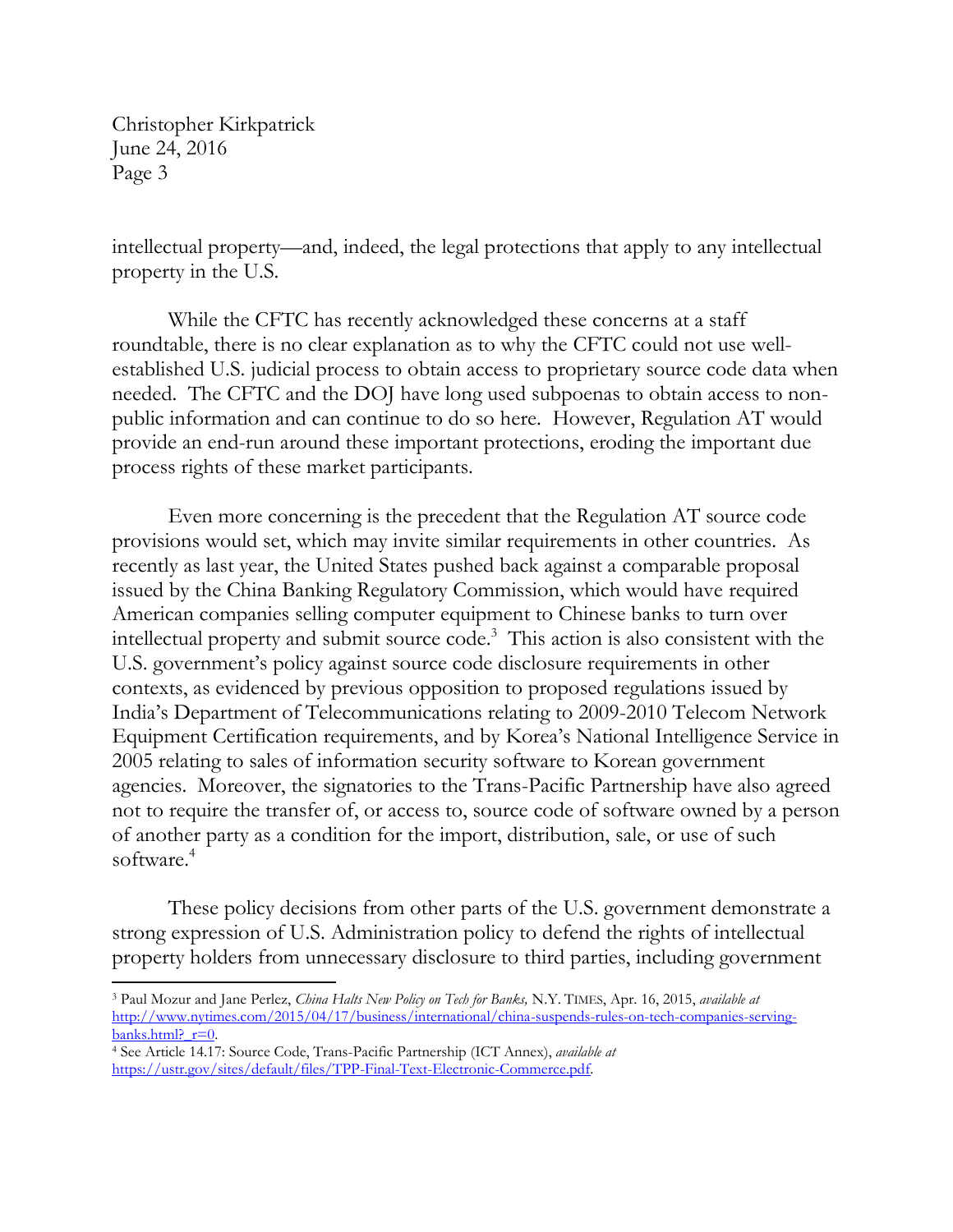entities. It also signals the extent to which the CFTC is a relative outlier compared to other financial services and capital markets regulators, and certainly with respect to other instrumentalities of the U.S. government. We believe that the CFTC should follow these decisions when finalizing Regulation AT, recognize the important of intellectual property to these firms, and respect the due process rights of its regulated entities.

### **Mandating On Demand Access to Proprietary Source Code is Inefficient and Will Not Assist the CFTC**

Proprietary source code data is extremely difficult to understand without its developer, and simply viewing the source code on demand would not assist the CFTC in determining if automated trading contributed to a market-wide event. Participants at the CFTC's roundtable on June 10 noted that source code differs substantially from "books and records" requirements, in that proprietary source code does not solely provide information on instructions. Instead, it tells the story behind "why" and "how" a decision is made – much of which is impossible to understand without recreating a scenario event with the assistance of a developer.

Consequently, we fail to see how the CFTC's on demand access requirements will actually assist the agency in its market surveillance and investigative activities. In addition, the CFTC has not provided an estimate of the costs for hiring qualified developers that could actually analyze the proprietary source code, meaning that the CFTC currently does not know how much it would even cost to review information within its possession. We question the value of requesting on demand access to proprietary source code when the CFTC may not even have the resources to analyze it.

### **Regulation AT Increases the Potential for Cyberattacks and Threatens the Security of Proprietary Source Code**

As proposed, Regulation AT requires automated trading firms to maintain source code repositories to manage source code access, maintain copies of production code (as well as logs of changes to production code), and include an audit trail to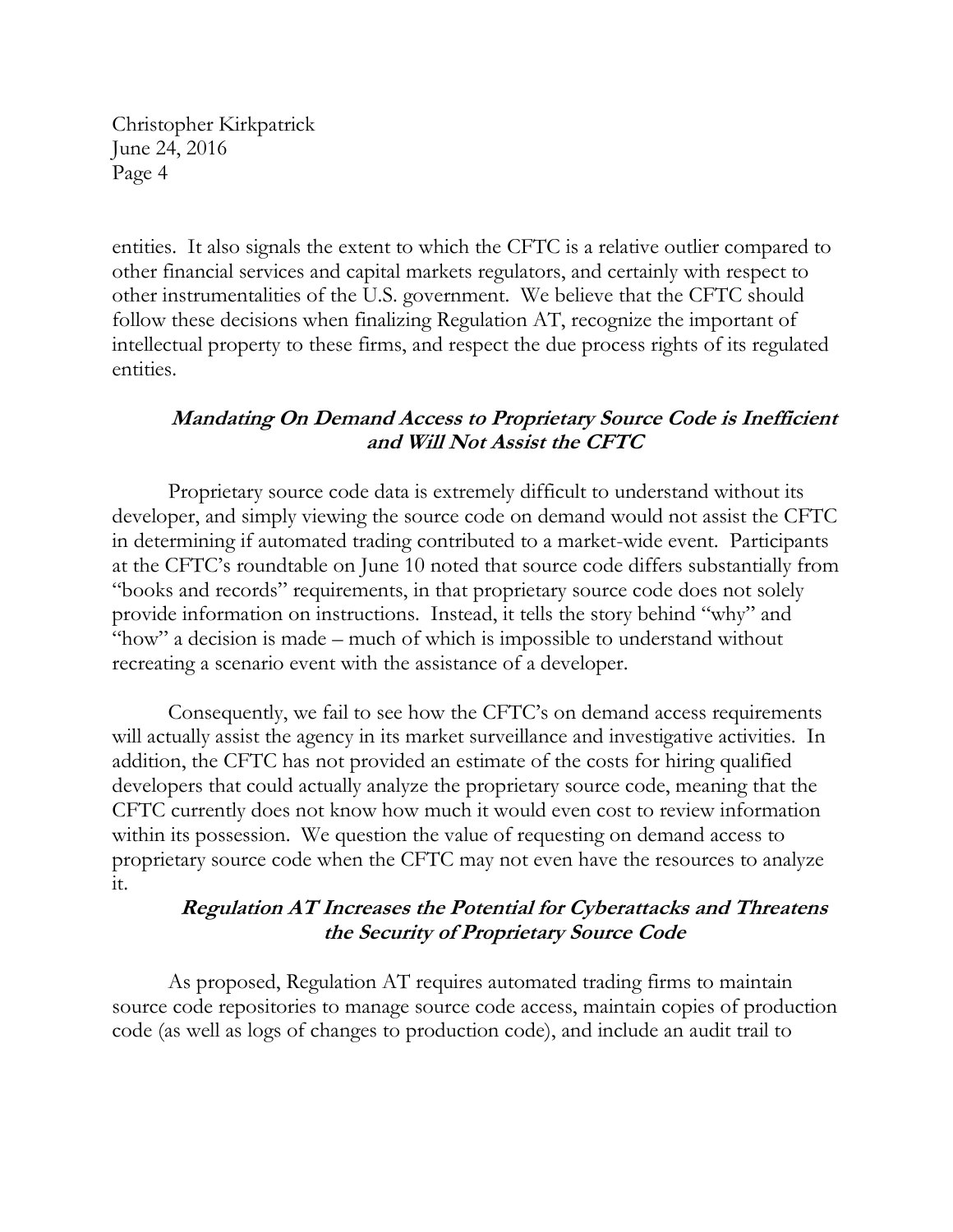determine who made changes to source code, under what circumstances, and why.<sup>5</sup> Such repositories must be available for inspection by the CFTC, the DOJ, and potentially third parties.

We strongly object to mandating automated trading firms to create source code repositories under the terms established by Regulation AT, especially when many companies already maintain such information. Moreover, establishing the same across-the-board requirement unintentionally makes those repositories "cyber targets," giving hackers and others a precise location for obtaining an automated trading firm's most valuable intellectual property.

Moreover, there is substantial reason to believe that proprietary source code data would not be safe in a government-mandated repository or in the hands of the Federal government. In the past year, we have seen cyberattacks against the Internal Revenue Service,<sup>6</sup> the Office of Personnel Management,<sup>7</sup> the Federal Deposit Insurance Company,<sup>8</sup> and the Board of Governors of the Federal Reserve.<sup>9</sup> Even the CFTC suffered its own data breach in June of 2012, risking the security of its employees' social security numbers.<sup>10</sup> Given how incredibly valuable proprietary source code data would potentially be in the hands of a hacker, we believe that these data breaches are enough reason for the CFTC to eliminate this element of Regulation AT.

#### **Conclusion**

While we appreciate the CFTC's need for timely access to data in order to fulfill its market surveillance mission, the proprietary source code requirements of

 $\overline{\phantom{a}}$ 

<sup>5</sup> See *supra* note 1 at p. 78824.

<sup>6</sup> Stephen Dinan, *IRS hit by cyberattack, thousands of taxpayers' information stolen*, THE WASHINGTON TIMES, May 26, 2015, *available at* [http://www.washingtontimes.com/news/2015/may/26/irs-hit-cyberattack-thousands-taxpayers-informatio/.](http://www.washingtontimes.com/news/2015/may/26/irs-hit-cyberattack-thousands-taxpayers-informatio/) 7 Julianne Pepitone, *Federal Data Breach: Can the Government Protect Itself From Hackers?*, NBC NEWS, Jun 5, 2015, *available at* 

[http://www.nbcnews.com/tech/security/federal-data-breach-can-government-protect-itself-hackers-n370556.](http://www.nbcnews.com/tech/security/federal-data-breach-can-government-protect-itself-hackers-n370556) 8 Joe Davidson, *FDIC cyberattacks included hit on former chairwoman's computer*, THE WASHINGTON POST, May 11, 2016,

*available at* [https://www.washingtonpost.com/news/powerpost/wp/2016/05/11/fdic-cyberattacks-included-hit-on](https://www.washingtonpost.com/news/powerpost/wp/2016/05/11/fdic-cyberattacks-included-hit-on-former-chairmans-computer/)[former-chairmans-computer/.](https://www.washingtonpost.com/news/powerpost/wp/2016/05/11/fdic-cyberattacks-included-hit-on-former-chairmans-computer/)

<sup>9</sup> David Murphy, *House Committee Investigates Federal Reserve Cyber-Attacks*, PC MAG, Jun 4, 2016, *available at* [http://www.pcmag.com/news/344991/house-committee-investigates-federal-reserve-cyber-attacks.](http://www.pcmag.com/news/344991/house-committee-investigates-federal-reserve-cyber-attacks)

<sup>10</sup> Silla Brush, *CFTC Data Breach Risks Employees' Social Security Numbers*, BLOOMBERG NEWS, June 25, 2015, *available at* [http://www.bloomberg.com/news/articles/2012-06-25/cftc-data-breach-risks-employees-social-security-numbers.](http://www.bloomberg.com/news/articles/2012-06-25/cftc-data-breach-risks-employees-social-security-numbers)